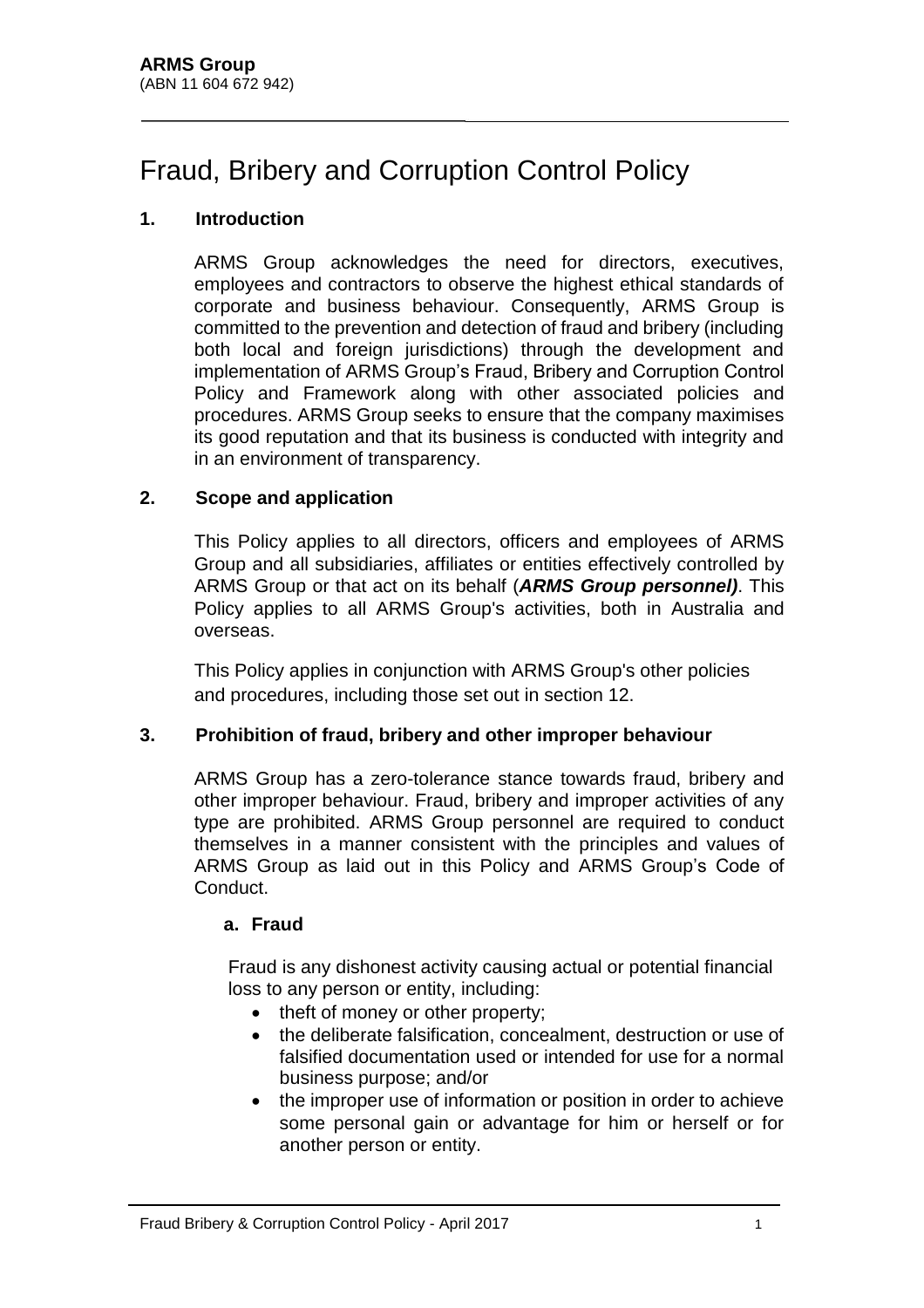All ARMS Group personnel are strictly prohibited from engaging in fraud.

#### **b. Bribery**

Bribery is the act of offering, promising, authorising or providing a benefit (including a non-monetary benefit) with the intention of influencing a public official or private sector person in the performance of their duties, in order to obtain business or a business advantage that is not legitimately due.

Bribery can take many forms. The benefit that is offered, given or accepted may be monetary or non-monetary. For example, it may include non-cash gifts, political or charitable contributions, loans, reciprocal favours, business or employment opportunities or corporate hospitality.

Bribery can be indirect, for example where:

- a person procures an intermediary or an agent to make an offer that constitutes a bribe to another person; or
- a person gives the benefit to a relative or associate of the person who is sought to be influenced.

It is irrelevant whether the bribe is accepted or ultimately paid. It is also irrelevant whether the person's performance is actually influenced, or whether business or a business advantage is actually obtained. Merely offering the bribe is a contravention of this Policy and usually is sufficient for an offence to be committed.

Bribery in any form is prohibited. ARMS Group personnel must not offer, promise, authorise, provide, accept or solicit a bribe.

When refusing a bribe, the refusal must be clear and direct. Any request for a bribe should be reported in accordance with section 9 of this Policy.

#### **c. Secret commissions**

Secret commissions arise where a person or entity (such as an employee of ARMS Group) offers or gives a commission to an agent or representative of another person (such as a customer of ARMS Group) that is not disclosed by that agent or representative to their principal. The commission is made as an inducement to influence the conduct of the principal's business.

The offering, payment or receipt of secret commissions by ARMS Group personnel is prohibited.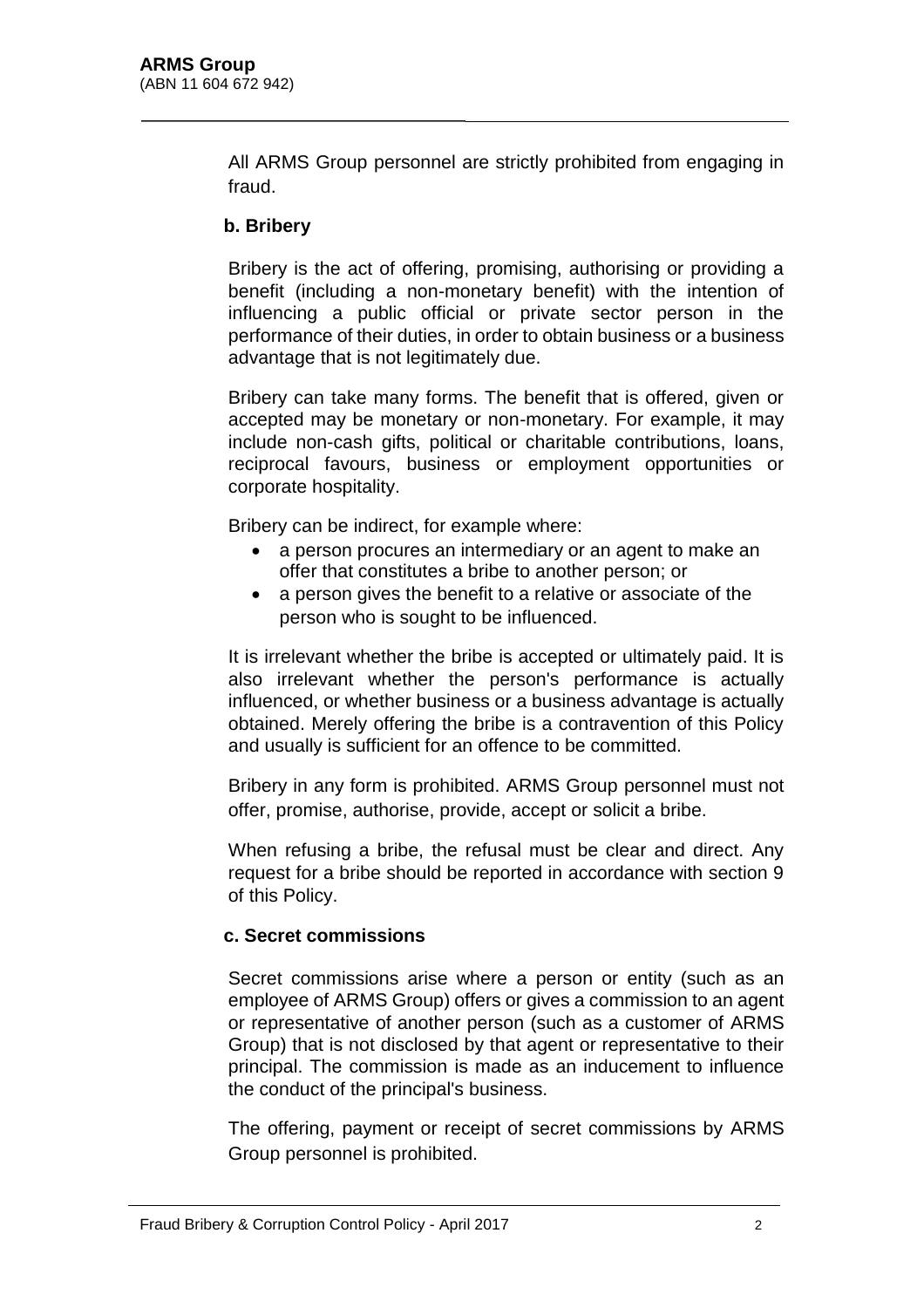## **d. Money laundering**

Money laundering is the process by which a person or entity conceals the existence of an illegal source of income and then disguises that income to make it appear legitimate.

ARMS Group prohibits any form of money laundering in connection with its business activities.

#### **e. Facilitation payments**

A facilitation payment is a small payment or other inducement to a foreign public official, either directly or indirectly, to expedite or secure performance of routine government actions that the official is already obliged to perform (for example, to facilitate the processing of visas or licenses).

All ARMS Group personnel are strictly prohibited from making facilitation payments.

ARMS Group acknowledges that in some extreme circumstances a facilitation payment may be required where there is a very real and direct threat to personal safety, or such other comparable circumstance. A person reasonably believing there is a threat of this type may make the payment. In such situations, the Fraud Control Officer and the ARMS Group General Counsel and Company Secretary must be immediately notified and the payment properly recorded.

# **4. Gifts and entertainment**

Gifts and entertainment must only be offered, provided or accepted in accordance with this Policy, the ARMS Group Gifts and Entertainment Policy, and any procedures implemented pursuant to those policies.

#### **5. Political & charitable donations**

Political donations must not be made at business unit or divisional level. Any political donations must be authorised by the ARMS Group CEO and CFO, and any donation proposed by any one of these two, must be approved by the other one and the Chairman of the Board. All political donations must be disclosed as required by law, and appropriately recorded in the ARMS Group accounts, so they can be separately identified and reported to the next ARMS Group Board meeting after having been made.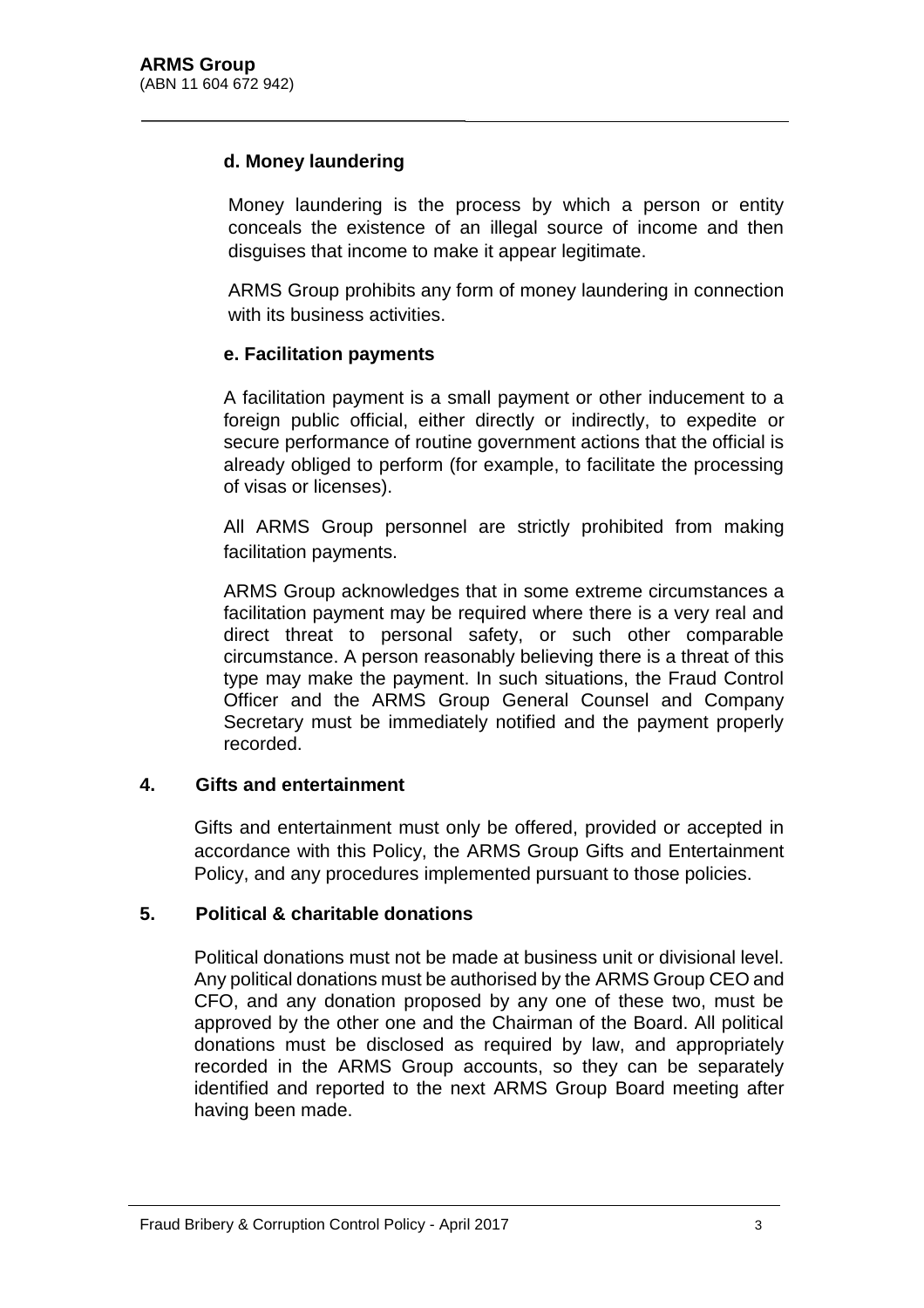ARMS Group may support charitable causes, including by making charitable donations, where this is done without expectation or acceptance of favourable action or the exercise of influence and is in accordance with local law and practices.

In some circumstances, charities can be used as a screen for bribes. Accordingly, care must be taken to ensure that the charity or cause is legitimate.

Charitable donations may only be made on behalf of:

- (a) ARMS Group Corporate with the approval of the CEO; and
- (b) on behalf of each Strategic Business Unit with the approval of the EGM of the relevant business.

A paper requesting approval should be submitted to the CEO or EGM, as applicable, addressing the following matters:

- the purpose of the donation;
- due diligence investigations into the charitable organisation; and
- any relationships between the charitable organisation and public officials, or persons or entities with which ARMS Group has a relationship.

All charitable donations must be recorded in the relevant business' accounts so that they can be separately identified and reported.

#### **6. Joint ventures**

ARMS Group is committed to the prevention of improper financial or other conduct in any joint venture that it controls through its ownership, management or board involvement. Any joint venture that ARMS Group controls must comply with this Policy and the Fraud, Bribery and Corruption Control Framework.

ARMS Group is also committed to working to minimise the possibility of improper conduct in connection with those joint ventures where it is involved but does not exercise control. ARMS Group will take such steps as are open to it to require that any such joint venture complies with the standards set out in this Policy.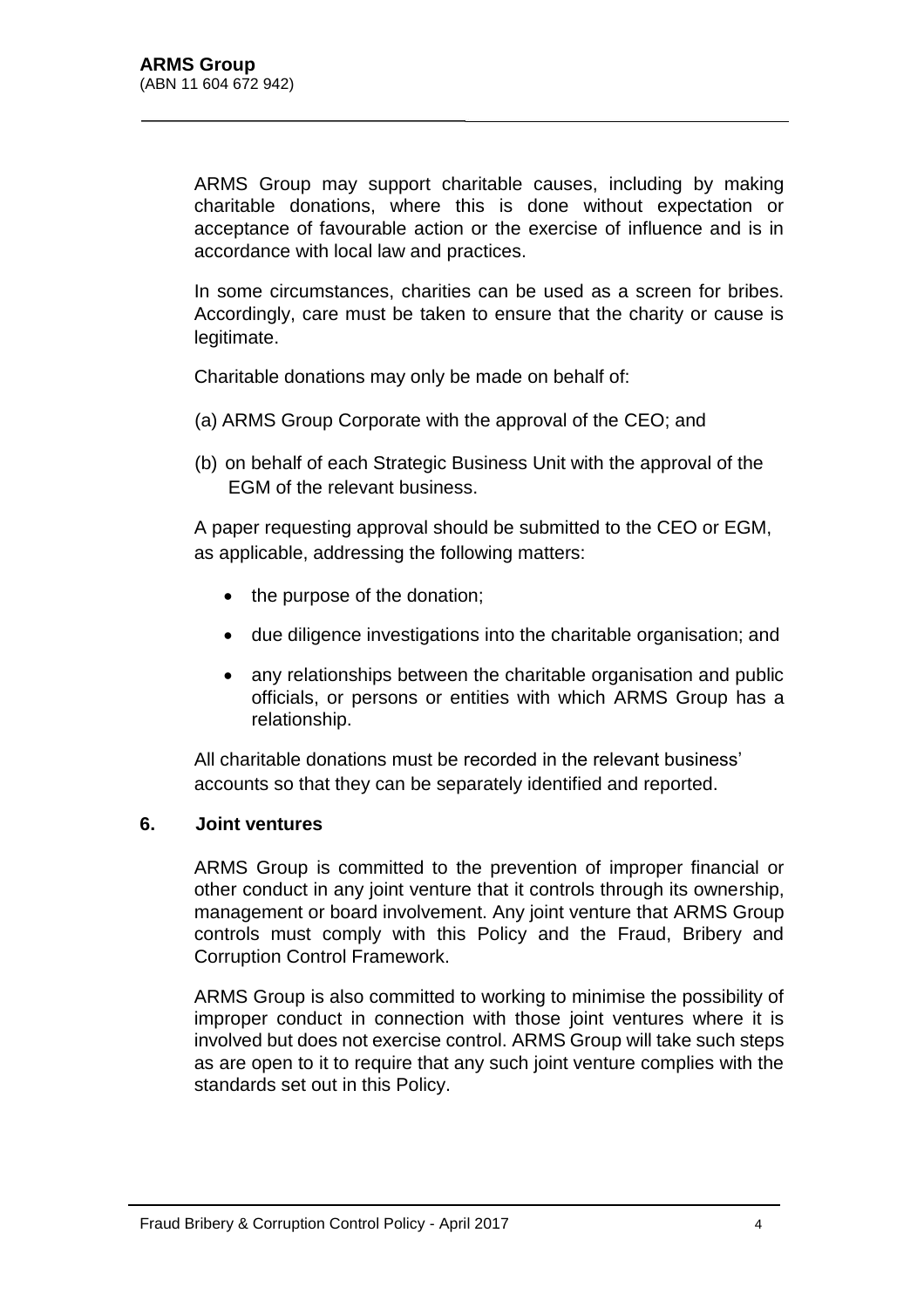Where a joint venture is under consideration, a due diligence investigation must be conducted before entering into contractual relations. A due diligence investigation should include a review of the potential joint venture partner's reputation, expertise, experience, past performance in relation to anti-bribery and related matters, and affiliations to government officials. Detailed records of the due diligence investigation must be kept, including a written due diligence report. This due diligence must be undertaken in relation to past and current conduct of the entity concerned. Please refer to the Fraud Control Officer for guidance on what level of due diligence is required.

Contracts with proposed joint venture partners must contain terms that incorporate the issues addressed by this Policy, as appropriate. Please contact the legal team for assistance.

ARMS Group personnel that are board members or involved in the operations of joint venture partners should pay particular attention to signs of improper payments and should voice objections where appropriate.

If ARMS Group personnel become aware of evidence that a joint venture partner has engaged or may engage in improper payments or other improper conduct, that evidence must be reported to the Fraud Control Officer.

#### **7. Mergers and acquisitions**

Where a merger or acquisition is under consideration, a due diligence investigation into the target must be conducted before entering into contractual relations. A due diligence investigation should include a review of the target's reputation, expertise, experience, past performance in relation to anti-bribery, key contracts, and related matters and affiliations to government officials. Detailed records of the due diligence investigation must be kept, including a written due diligence report. This due diligence must be undertaken in relation to past and current conduct of the entity concerned. Please refer to the Group M&A team or the legal team for assistance.

# **8. Third Parties**

ARMS Group engages with third parties in a range of circumstances in relation to its operations. These third parties may include agents, distributors, intermediaries and suppliers. In certain circumstances, ARMS Group may be liable under anti-bribery or other laws for the improper actions of these third parties.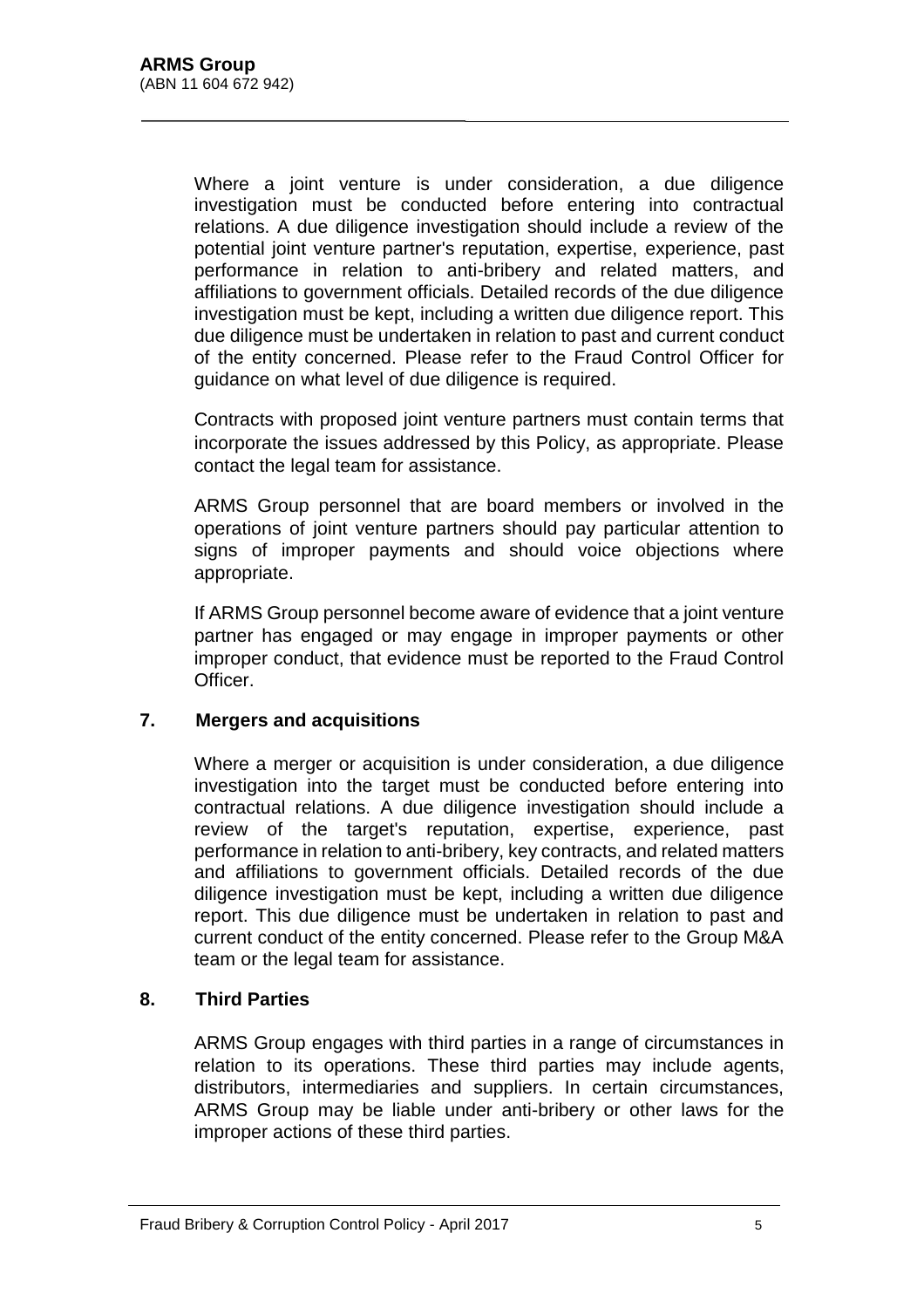ARMS Group prohibits the provision of a benefit to a third party where it is expected or likely that some or all of that benefit will be provided or offered to another person, in order to obtain any business advantage that is not legitimately due. Particular care must be taken with, for example, arrangements with consultants, agents, or distributors who assist in securing business, or who arrange introductions to potential customers or key government decision-makers.

Where an agent, distributor or intermediary is to be retained, the following steps must be taken:

- (a) Refer to the Fraud Control Officer for guidance on what level of due diligence is required, and contact the Procurement team or legal team for assistance.
- (b) If due diligence is required, a due diligence report must be generated and full records kept of the investigation.
- (c) If any issues of concern or 'red flags' are identified by this due diligence, the Fraud Control Officer must be informed. The Fraud Control Officer will determine, in conjunction with the Legal Team and others as appropriate, whether it is appropriate for the third party to be retained, if further investigations or discussions are required, and which contractual terms are to be used.

ARMS Group personnel that engage third parties must also maintain oversight of the work of those parties (including, where appropriate, receiving progress reports, reviewing invoices and other documentation etc.) in order to confirm that legitimate work has been done and improper payments have not been made. All 'red flags' must be fully documented, investigated and reported to the Fraud Control Offcier.

#### **9. Reporting obligations**

ARMS Group personnel must immediately report actual or suspected contraventions of this Policy. Reports should be made to their line manager or next most senior person. Alternatively, reports may be made to the Fraud Control Officer, ARMS Group's independent Speak-Up Line, ARMS Group General Counsel, the Chief Financial Officer, or any member of the Board or the Audit and Risk Committee.

All reports must be recorded on the Control Investigations Register maintained by the Fraud Control Officer.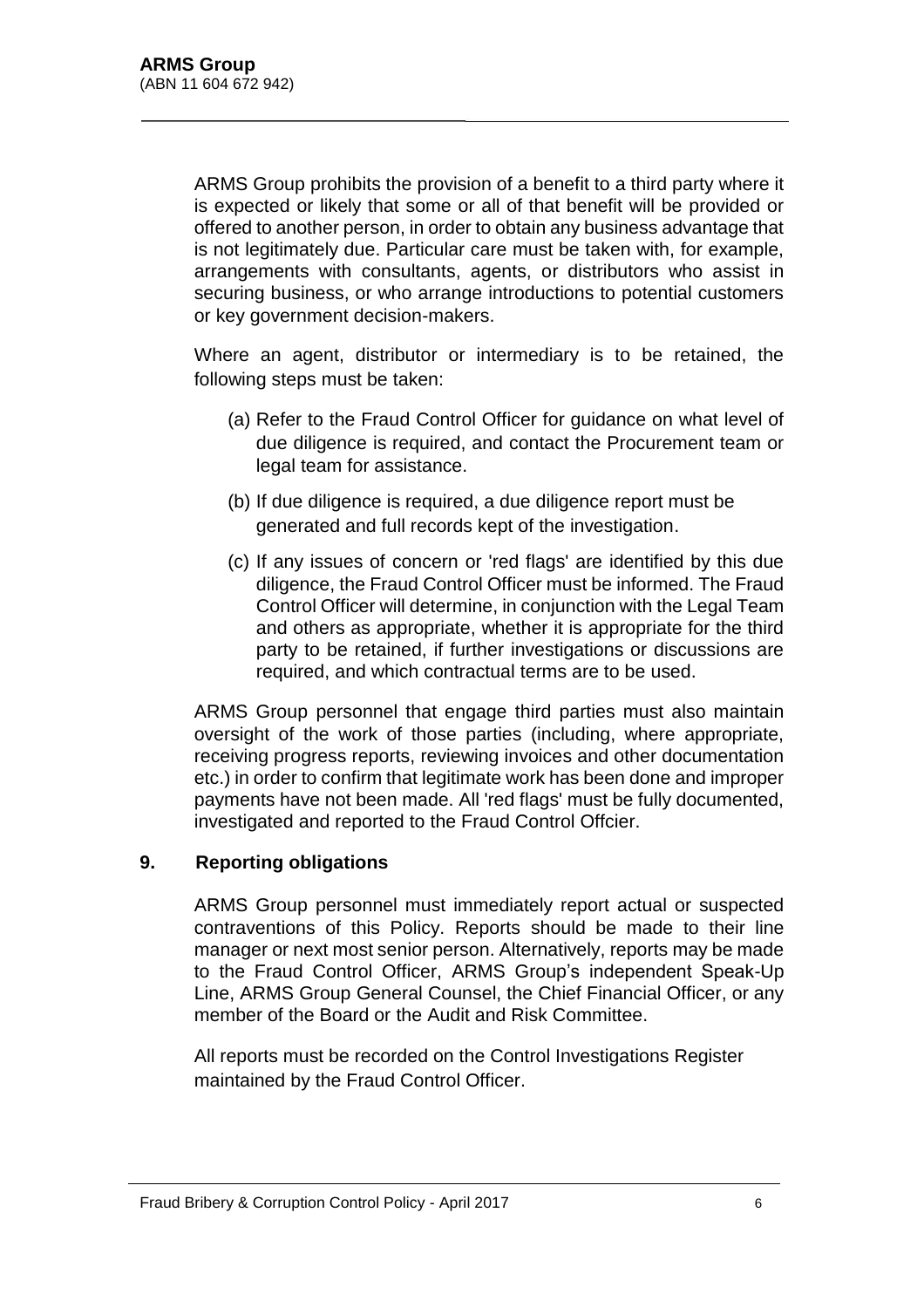Individuals who wish to raise a concern or report a breach may be worried about possible repercussions. ARMS Group strongly encourages openness and will support anyone who, in good faith, reports a possible violation of this Policy, even if they turn out to be mistaken.

ARMS Group personnel will not be subjected to any form of detrimental treatment as a result of refusing to take part in improper conduct, or raising a genuine concern in respect of any such conduct.

#### **10. Accounting, books and records**

All financial transactions must be accurately, completely and fairly recorded in accordance with ARMS Group's internal accounting controls. Books and records must record, in reasonable detail, the parties, payment arrangements and purpose of all transactions and disposition of assets. No accounts are to be kept 'off the books' for any reason.

False, misleading or incomplete record keeping is a criminal and civil offence in Australia and other jurisdictions in which ARMS Group operates.

#### **11. Consequences of breach**

All reports of improper activity will be investigated and addressed. Depending on the circumstances, the breach may be referred to regulatory and law enforcement agencies as appropriate.

A breach of this policy may be regarded as serious misconduct, leading to disciplinary action, up to and including termination of employment. A breach of this policy may also expose an individual to criminal and civil liability, and could result in substantial fines or imprisonment.

A breach of this policy may also expose ARMS Group to criminal and/or civil penalties, substantial fines, exclusion from tendering for government or private contracts, loss of business and reputational damage.

#### **12. Relationship with ARMS Group's other plans**

The following ARMS Group policies and frameworks are to be read in conjunction with this Policy. This is not an exhaustive list:

- a. Code of Conduct
- b. SPEAK-UP Guide & Procedure (whistleblowing)
- c. Fraud, Bribery and Corruption Control Framework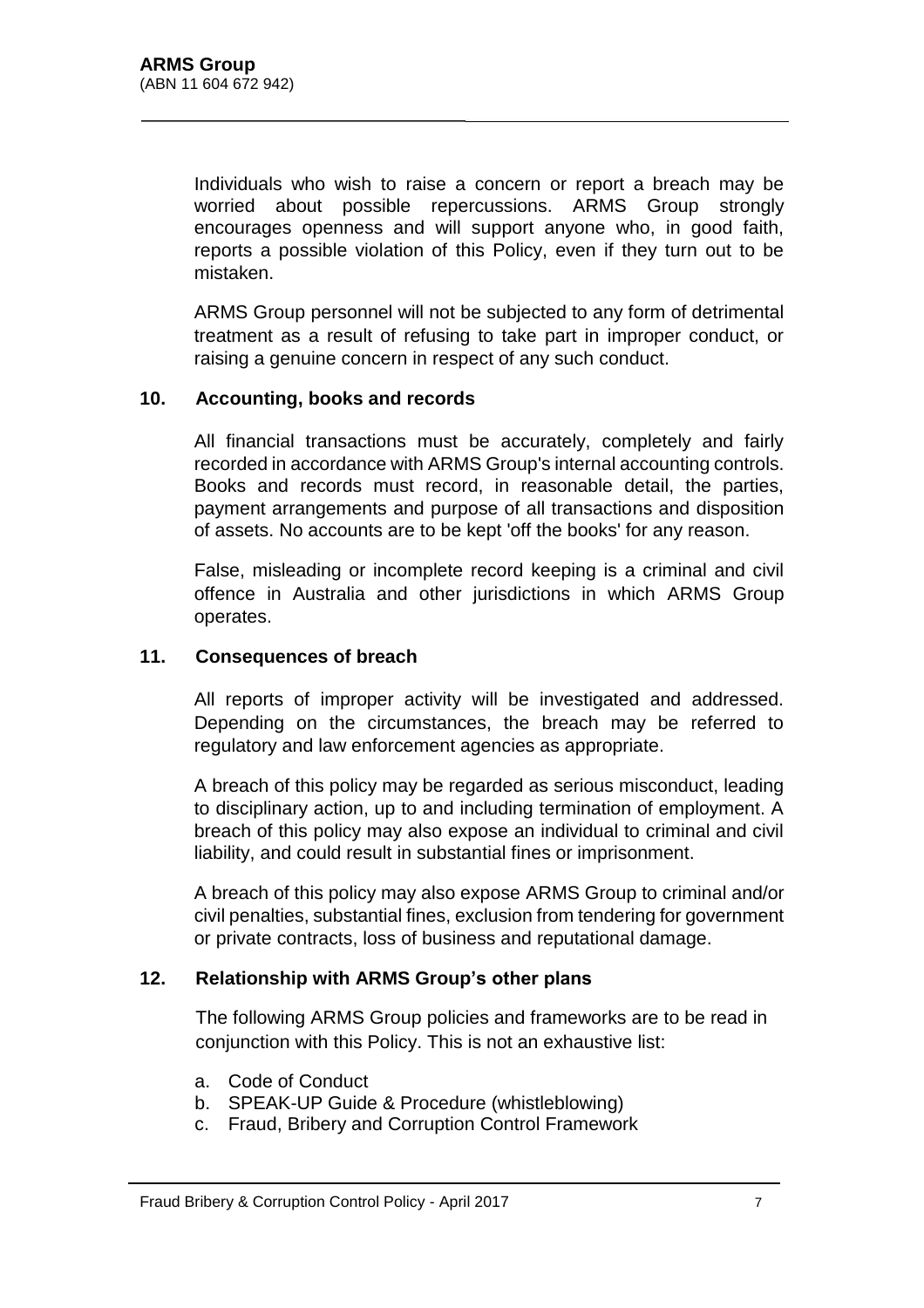- d. Risk Management Policy & Framework
- e. Internal Compliance and Control Policy
- f. Delegation of Authority
- g. External Auditor Policy
- h. Competition and Consumer Law Policy
- i. Gifts and Entertainment Policy
- j. Continuous Disclosure Policy

These documents can be accessed on the company's intranet site 'Our Place'. If you have any questions in relation to this Policy or the Framework, please contact the Fraud Control Officer.

## **13. Roles and accountabilities**

ARMS Group personnel should always remain on alert and are required to report violations of laws, rules and regulations as outlined in section 9.

The Fraud Control Officer is responsible for the overall administration of this Policy. The Fraud Control Officer will monitor the implementation of this Policy and will review on an ongoing basis the Policy's suitability and effectiveness.

ARMS Group's Board of directors ultimately has responsibility for effective and responsible corporate fraud and bribery governance and compliance. ARMS Group's Audit and Risk Committee (*ARC*), under delegation from the Board, is the independent eyes and ears of ARMS Group's investors and other stakeholders, with roles including evaluating management's identification of fraud and bribery risks and the implementation of preventative measures, and to provide the tone at the top that fraud, bribery and improper behaviour will not be accepted in any form. The ARC is responsible for overseeing controls to prevent or detect fraud, and overseeing senior management's compliance, and that internal control systems are in place to monitor and manage fraud and bribery risks to assist with compliance.

The Chief Financial Officer and the Group Risk Manager (with advice from the ARMS Group General Counsel) assist and report to ARMS Group's ARC for fraud and bribery matters.